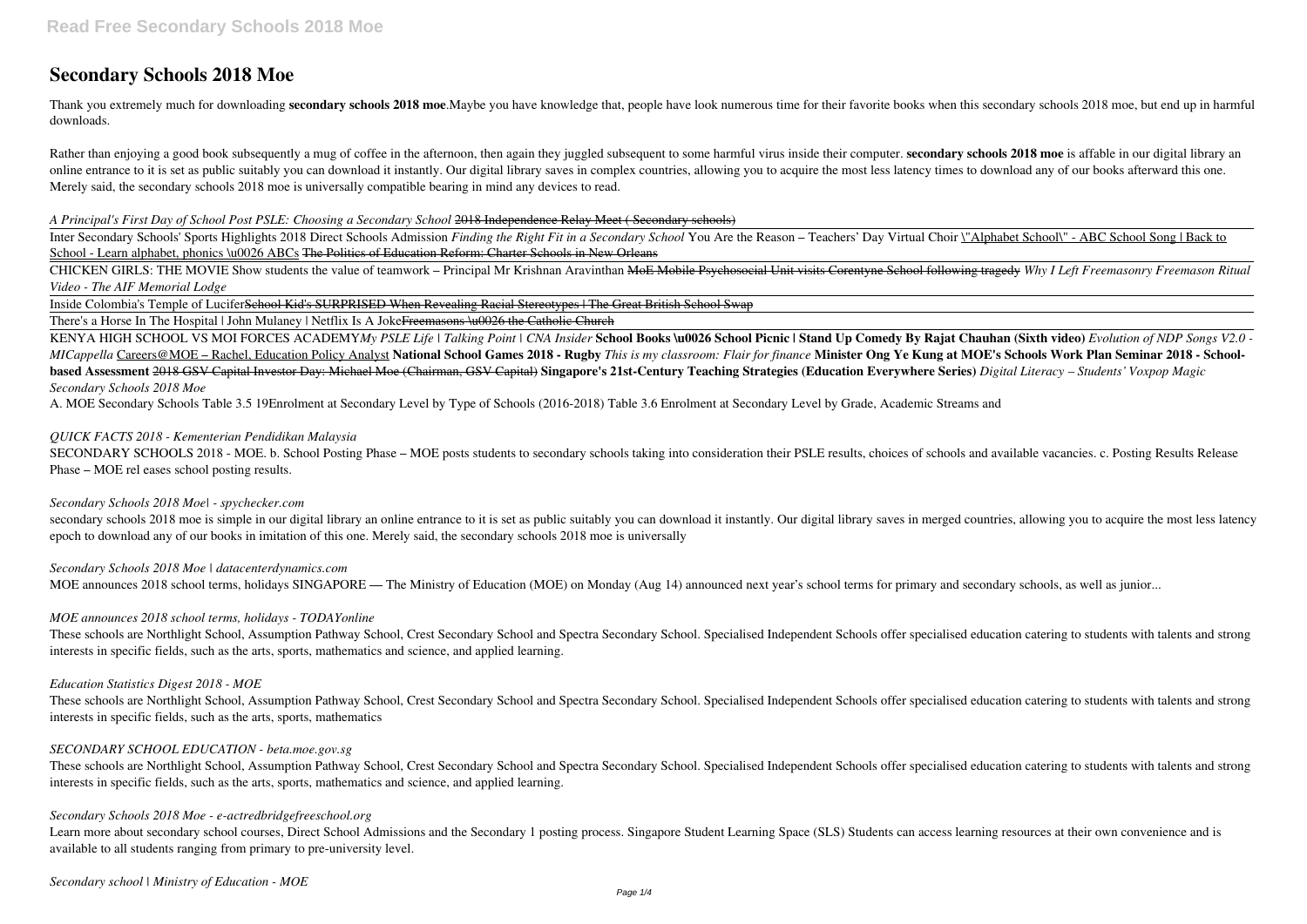## **Read Free Secondary Schools 2018 Moe**

Choose a secondary school Learn how to choose a school that supports your child's strengths, interests and learning style. Explore types of schools and shortlist the ones your child is interested in.

#### *Choose a secondary school | Ministry of Education*

Explore a list of primary, secondary and special education schools based on education level, distance and location, and what programmes they offer. A Singapore Government Agency Website Back to MOE Website

*Find Schools - Ministry of Education | Ministry of Education* SINGAPORE - Twenty-two secondary schools will be merged into 11 schools by 2018, said the Ministry of Education (MOE) on Friday (March 4). This is the largest merger that has taken place in the...

#### *Ministry of Education to merge 22 secondary schools into ...*

The school year for 2018 for all MOE primary and secondary schools will start from Tuesday, 2 January and end on Friday, 16 November 2018. Here are the Singapore school holidays 2018 and school terms for Singaporean students. SCHOOL TERMS FOR PRIMARY & SECONDARY SCHOOLS Semester I. Term 1: Jan 2 (Tue) – March 9 (Fri)

Welcome. The Ministry of Education is responsible for national policies and programmes that help Kenyans access quality and affordable, school education, post-school, higher education and academic research.

#### *Ministry of Education, Science and Technology*

The school term next year for primary and secondary schools will start on Jan 2 and end on Nov 16. The school year will start on a Tuesday as Monday (Jan 1) is a public holiday, the Ministry of...

On 29 March 2018, our Hockey B Division boys played against the team from St Andrew's Secondary School for 3 rd /4 th placing in the National School Games. Team Northland fought hard and held 1-1, resulting in a penalty shootout to break the deadlock.

Read Book Secondary Schools 2018 Moe Crest Secondary School and Spectra Secondary School. Specialised Independent Schools offer specialised education catering to students with talents and strong interests in specific fields, such as the arts, sports, mathematics and science, and applied ... Education Statistics Digest 2018 - MOE

#### *MOE releases 2018 school calendar, Parenting & Education ...*

#### *Singapore School Holidays 2018: Know The Dates As ...*

Courses are pathways that shape a student's journey through secondary school. Each course offers a suite of subjects catering to students' strengths and interests. Eligible students can transfer between courses, or take ce subjects at a higher level through subject-based banding.

Explore Juying Secondary School's news events and happenings at our online Yearbook 2018. View the online digital edition here . Download the Juying Secondary School Yearbook 2018 here .

#### *2018 - Juying Secondary School*

#### *2018 - Northland Secondary School*

## *Secondary Schools 2018 Moe - store.fpftech.com*

Jurong West Secondary School: Government: 3068: Jurong West: Jurongville Secondary School: Government: 3063: Jurong East: Juying Secondary School: Government: 3066: Jurong West: Kent Ridge Secondary School: Government: 3619: Clementi: Kranji Secondary School: Government: 3065: Choa Chu Kang: Kuo Chuan Presbyterian Secondary School: Government-aided: 7028: Bishan

## *List of secondary schools in Singapore - Wikipedia*

Edusave Awards for Secondary Schools. Edusave information in Chinese language Edusave information in Malay language Edusave information in Tamil language. Collection of School Graduation Certificate (SGC) DSA through ALP in Forensic Science ...

#### *Edusave Awards for Secondary Schools*

This edited volume explores key areas of interests in Singapore math and science education including issues on teacher education, pedagogy, curriculum, assessment, teaching practices, applied learning, ecology of learning, talent grooming, culture of science and math, vocational education and STEM. It presents to policymakers and educators a clear picture of the education scene in Singapore and insights into the role of math and science educ in helping the country excel beyond international studies such as PISA, the pedagogical and curricula advancements in math and science learning, and the research and practices that give Singaporean students the competitive edge in facing the uncertain and challenging landscape of the future.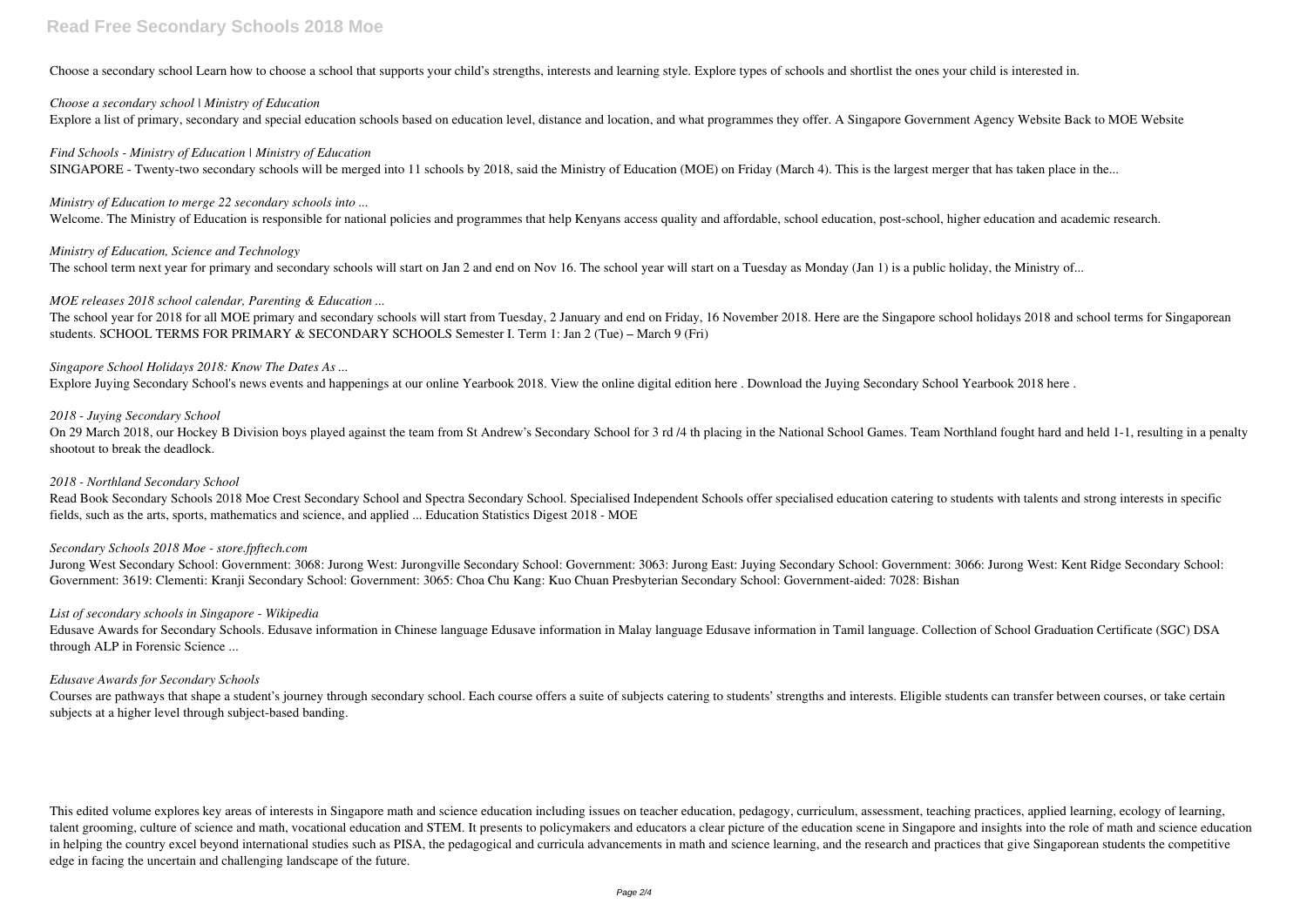## **Read Free Secondary Schools 2018 Moe**

This book fills a critical gap in a neglected area in current educational research: international teacher education. It focuses on the preparation of teachers of English as an additional language (EAL) in several world reg book consists of chapters by researchers in well-established teacher education programs in 11 countries: Brazil, Canada, China, Finland, Greece, New Zealand, Russia, Saudi Arabia, South Korea, Turkey and the United States of America. It takes a cross-national, comparative approach around four major focus areas: policy, research, curriculum and practice, offering critical implications that can help improve EAL teacher education programs in diff parts of the world. Teacher education is an area that has great potential for international cross-pollination of ideas and actions, and this book represents an important first step along this road.

This book provides significant information regarding the policies and provisions for early childhood teacher education programs in universities in fourteen different countries. Early childhood education and care (ECEC) is expanding rapidly across the globe with unprecedented numbers of children attending EC centres, requiring the investment in educators to provide good quality ECEC. Yet, there is an inconsistent approach to early childhood teacher preparation and the quality of existing programs is not known. Each country's contributing author/s is/are well known in their field for their in-depth knowledge of early childhood teacher education programs includ content, structure, and professional experience that works within the scope of policy and registration agencies. The chapters address the current situation of staffing—shortage or oversupply—of early childhood teachers in country. The book informs policy regarding content of early childhood teacher preparation programs and provides evidence of current courses across many under-represented countries throughout the world. It makes a significant contribution to understanding the environment for early childhood teacher programs.

Comparing High-Performing Education Systems provides original insights into the educational structures, ideologies, policies, and practices in Singapore, Shanghai, and Hong Kong. Taking as its basis their global reputation consistently strong performance in formal assessments, the author provides an in-depth analysis and comparison of these three education systems that draws on cutting-edge research. Chapters explore the dominant cultural and educational norms in Singapore, Shanghai, and Hong Kong to give a wider picture of these high-performing education systems. The performance of students in international large-scale assessments such as Programme for International Student Assessment (PISA), Trends in International Mathematics and Science Study (TIMSS), and Progress in International Reading Literacy Study (PIRLS) is considered, alongside an exploration of attitudes to schooling, tutoring, and assessment. The book shows how Singapore, Shanghai, and Hong Kong exemplify an East Asian Educational Model (EAEM). Such a model – is rooted in and shaped by Confucian habitus: unconscious and ingrained worldviews, dispositions, and habits that reflect the standards of appropriateness in a Confucian Heritage Culture; aspires high performance: a balance between academic excellence and holistic development; an utilises educational harmonisation: the art of bringing together different and contradictory means and ends to achieve desired educational outcomes. Informative and thought-provoking, this book is a useful reference for policymakers, researchers, educators, and general readers on high-performing education systems, school reforms in East Asia, Confucian influences on education, and cross-cultural policy learning and transfer.

This volume provides an in-depth, comparative examination of how primary mathematics education is influenced by national education reform, policy, local resources, and culture in three different countries. By drawing on fi hand observations and interviews, as well as analysis of policy documents and learning resources, the book considers the viability of transferring best practices in primary mathematics education across global contexts. Thr diverse countries – Ghana, the US, and Singapore – are explored. Similarities and differences are highlighted, and the influence of national and regional initiatives related to pedagogical strategies, teacher education, an expectations are considered, to offer an insightful examination of how best practices might be shared across borders. This book will benefit researchers, academics, and postgraduate scholars with an interest in internation comparative education, mathematics, and educational policy. Those with a specialization in primary mathematics education, including pedagogy and teacher preparation, will also benefit from this book.

Disability in Africa has received significant attention as a dimension of global development and humanitarian initiatives. Little international attention is given, however, to the ways in which disability is discussed and in specific countries in Africa. Little is known also about the ways in which persons with disabilities have advocated for themselves over the past one hundred years and how their needs were or were not met in locations ac the continent. Kenya has been on the forefront of disability activism and disability rights since the middle of the twentieth century. The country was among the first African states to create a legal framework addressing t of persons with disabilities, namely the Persons with Disabilities Act of 2003. Kenya, however, has a much longer history of institutions and organizations that are dedicated to addressing the specific needs of persons with disabilities, and substantial developments have occurred since the introduction of the legal framework in 2003. Disability and Social Justice in Kenya: Scholars, Policymakers, and Activists in Conversation is the first interdisciplinary and multivocal study of its kind to review achievements and challenges related to the situation of persons with disabilities in Kenya today, in light of the country's longer history of disability and the of local practices and institutions. It brings together scholars, activists, and policymakers who comment on topics including education, the role of activism, the legal framework, culture, the impact of the media, and the importance of families and the community.

This open access handbook brings together the latest research from a wide range of internationally influential scholars to analyze educational policy research from international, historical and interdisciplinary perspectiv effectively breaking through the boundaries between countries and disciplines, it presents new theories, techniques and methods for contemporary education policy, and illustrates the educational policies and educational re practices that various countries have introduced to meet the challenges of continuous change. This volume focuses on policies and changes in schools and classrooms. The studies on school changes present the differences in policies and challenges of K-12 schools and universities in different countries and regions, and in connection with the contradictions and conflicts between tradition and modernization, as well as the changing roles of var stakeholders, especially that of teachers. In terms of curriculum and instruction, many countries have undertaken experiments and introduced changes based on two major themes: "what to teach" and "how to teach". Internatio education assessments represented by PISA not only promote the improvement and extensive application of educational assessment and testing techniques, but have also had far-reaching impacts on education policies and education reforms in many countries. Focusing on the changes in educational policies at the micro level, this volume comprehensively reveals the complex interactions between school organizations, teachers, curricula, teach and learning, evaluation and other elements within the education system, as well as the latest related reforms worldwide.

This book offers a detailed look into the how and what of mathematics instruction in Singapore. It presents multiple aspects of mathematics instruction in schools, ranging from the unique instructional core, practices that mastery, development of conceptual knowledge through learning experiences, nurturing of positive attitudes, self-regulation of learning and development and use of instructional materials for making connections across mathematical ideas, developing mathematical reasoning, and developing fluency in applying mathematical knowledge in problem solving.The book presents a methodology that is successful in documenting classroom instruction in a comprehensive manner. The research findings illuminate instruction methods that are culturally situated, robust and proven to impact student learning. It demonstrates how a unique data source can be analysed through multiple lenses and provides readers with a rich portrait of how the school mathematics instruction is enacted in Singapore secondary schools.